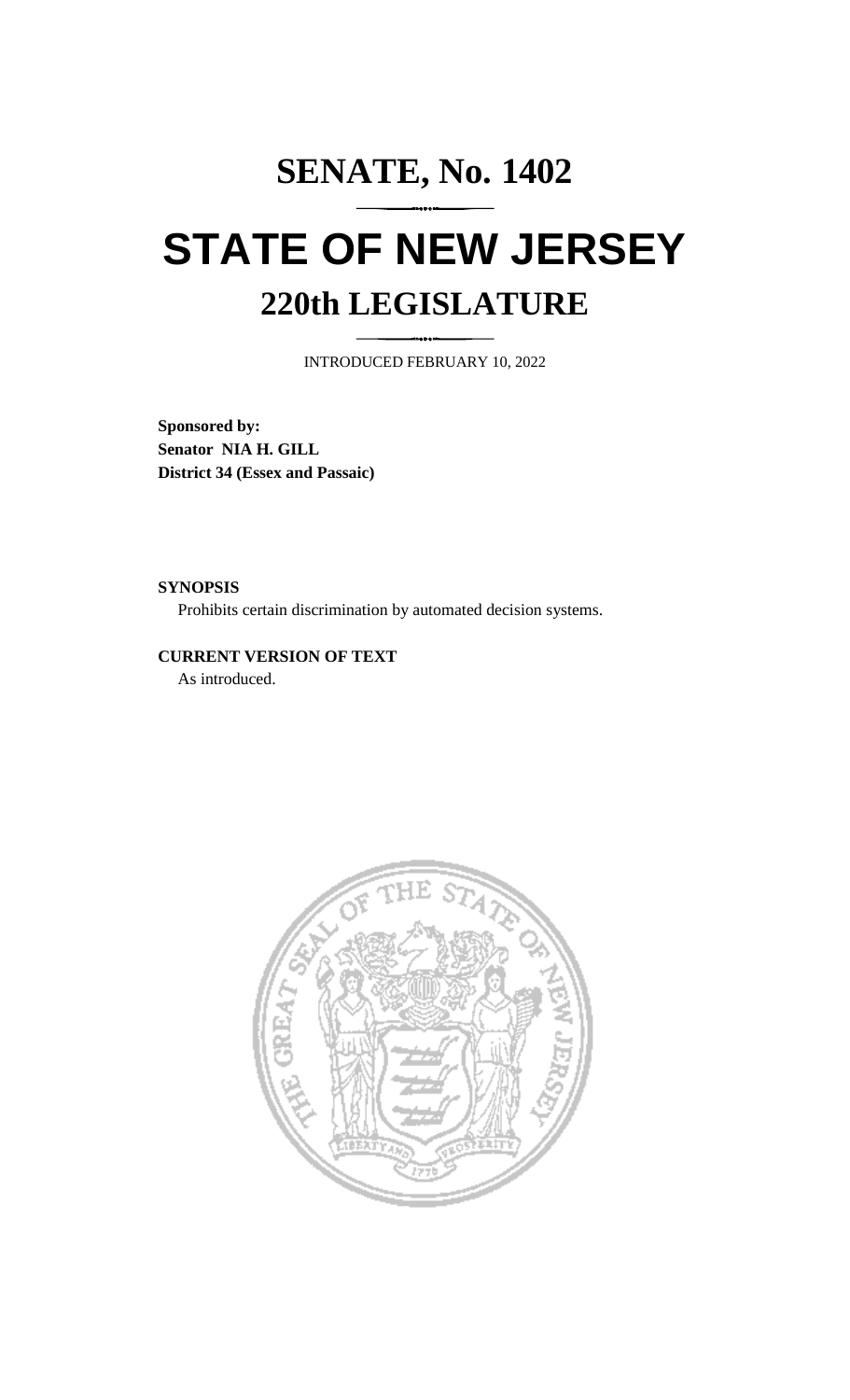## **S1402** GILL

 **AN ACT** concerning discrimination and automated decision systems and supplementing P.L.1945, c.169 (C.10:5-1 et seq.). **BE IT ENACTED** *by the Senate and General Assembly of the State of New Jersey:* 7 1. As used in this act: "Automated decision system" means a computational process, including one derived from machine learning, statistics, or other data processing or artificial intelligence techniques, that makes a decision or facilitates human decision making. "Health care provider" means an individual or entity, which, acting within the scope of its licensure or certification, provides health care services, and includes, but is not limited to, a physician, dentist, nurse, or other health care professional whose professional practice is regulated pursuant to Title 45 of the Revised Statutes, and a health care facility licensed pursuant to P.L.1971, c.136 (C.26:2H-1 et seq.). "Member of a protected class" means an individual who has one or more characteristics, including race, creed, color, national origin, nationality, ancestry, age, marital status, civil union status, domestic partnership status, affectional or sexual orientation, genetic information, pregnancy, sex, gender identity or expression, disability or atypical hereditary cellular or blood trait of any individual, or liability for service in the armed forces, for which the individual is provided protections against discriminatory practices pursuant to section 11 of P.L.1945, c.169 (C.10:5-12). 2. A person, bank, banking organization, credit reporting agency, mortgage company, or other financial institution, lender or credit institution involved in the making or purchasing of any loan or extension of credit shall not discriminate through the use of an automated decision system against any person or group of persons who is a member of a protected class. An automated decision system shall be discriminatory pursuant to this section if the system selects individuals who are members of a protected class for participation or eligibility for granting, withholding, extending, modifying, renewing, or purchasing, or in the fixing of the rates, terms, conditions or provisions of any loan, extension of credit or financial assistance, at a rate that is disproportionate to the rate at which the system selects individuals who are not members of the protected class. 3. An insurance company licensed, registered, or otherwise authorized to do business under the laws of this State shall not discriminate through the use of an automated decision system against any person or group of persons who is a member of a

protected class.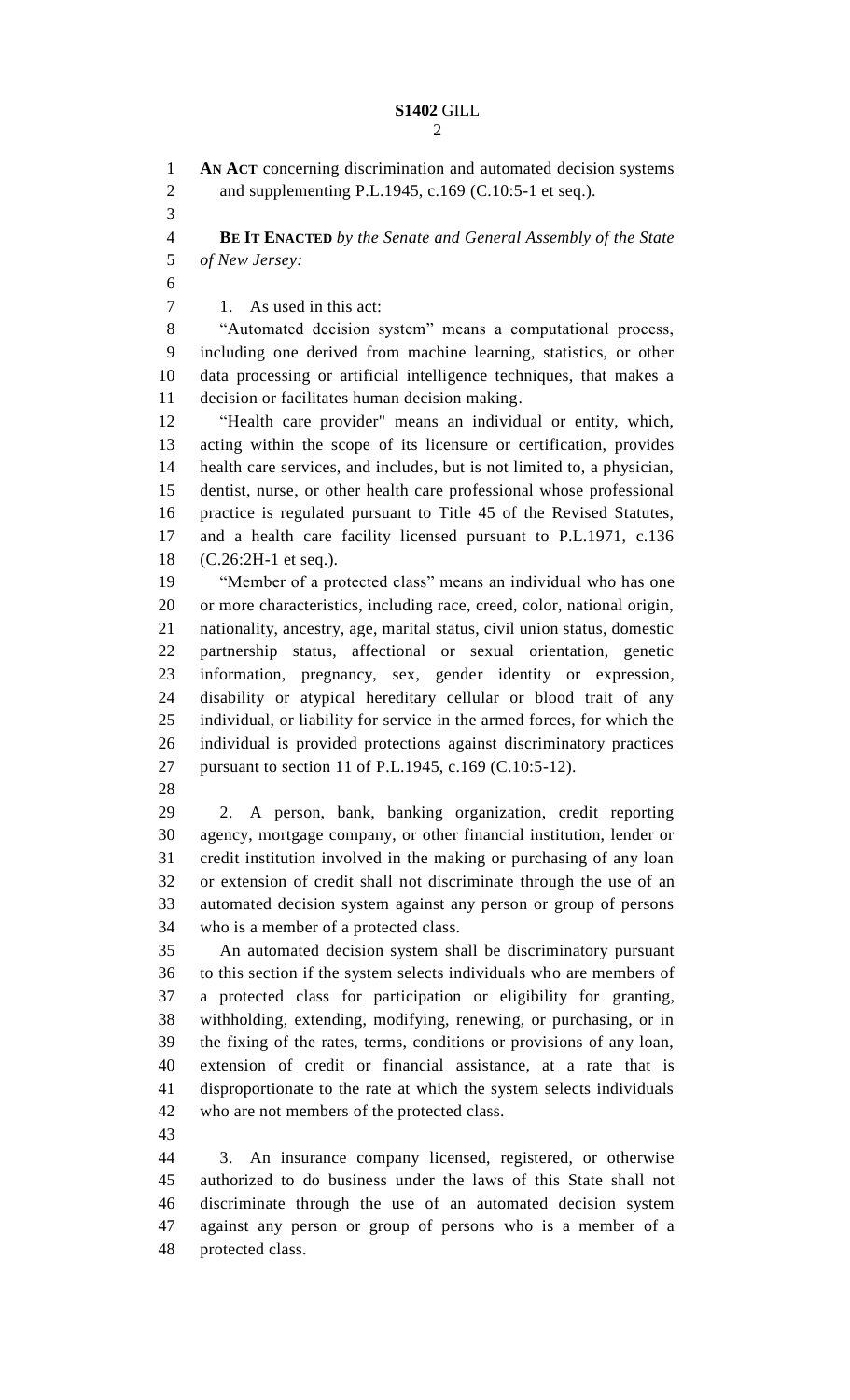## **S1402** GILL

 An automated decision system shall be discriminatory pursuant to this section if the system selects individuals who are members of a protected class for participation or eligibility for insurance or continuance of insurance, limiting the amount, extent, or kind of insurance coverage, or charging a different rate for the same insurance coverage, at a rate that is disproportionate to the rate at which the system selects individuals who are not members of the protected class. 4. A health care provider shall not discriminate through the use of an automated decision system against any person or group of persons who is a member of a protected class. An automated decision system shall be discriminatory pursuant to this section if the system selects individuals who are members of a protected class for participation or eligibility for health care services at a rate that is disproportionate to the rate at which the system selects individuals who are not members of the protected class. 5. A violation of this act shall be unlawful discrimination and a violation of section 11 of P.L.1945, c.169 (C.10:5-12). 6. This act shall take effect on the first day of the third month next following enactment. STATEMENT This bill provides that it is unlawful discrimination and a violation of the law against discrimination for an automated decision system to discriminate against any person or group of persons who is a member of a protected class in: (1) the granting, withholding, extending, modifying, renewing, or purchasing, or in the fixing of the rates, terms, conditions or provisions of any loan, extension of credit or financial assistance; (2) refusing to insure or continuing to insure, limiting the amount, extent or kind of insurance coverage, or charging a different rate for the same insurance coverage provided to persons who are not members of the protected class; or (3) the provision of health care services. Under the bill, "automated decision system" means a computational process, including one derived from machine learning, statistics, or other data processing or artificial intelligence techniques, that makes a decision or facilitates human decision making. An automated decision system is discriminatory if the system selects individuals who are members of a protected class for participation or eligibility for services at a rate that is